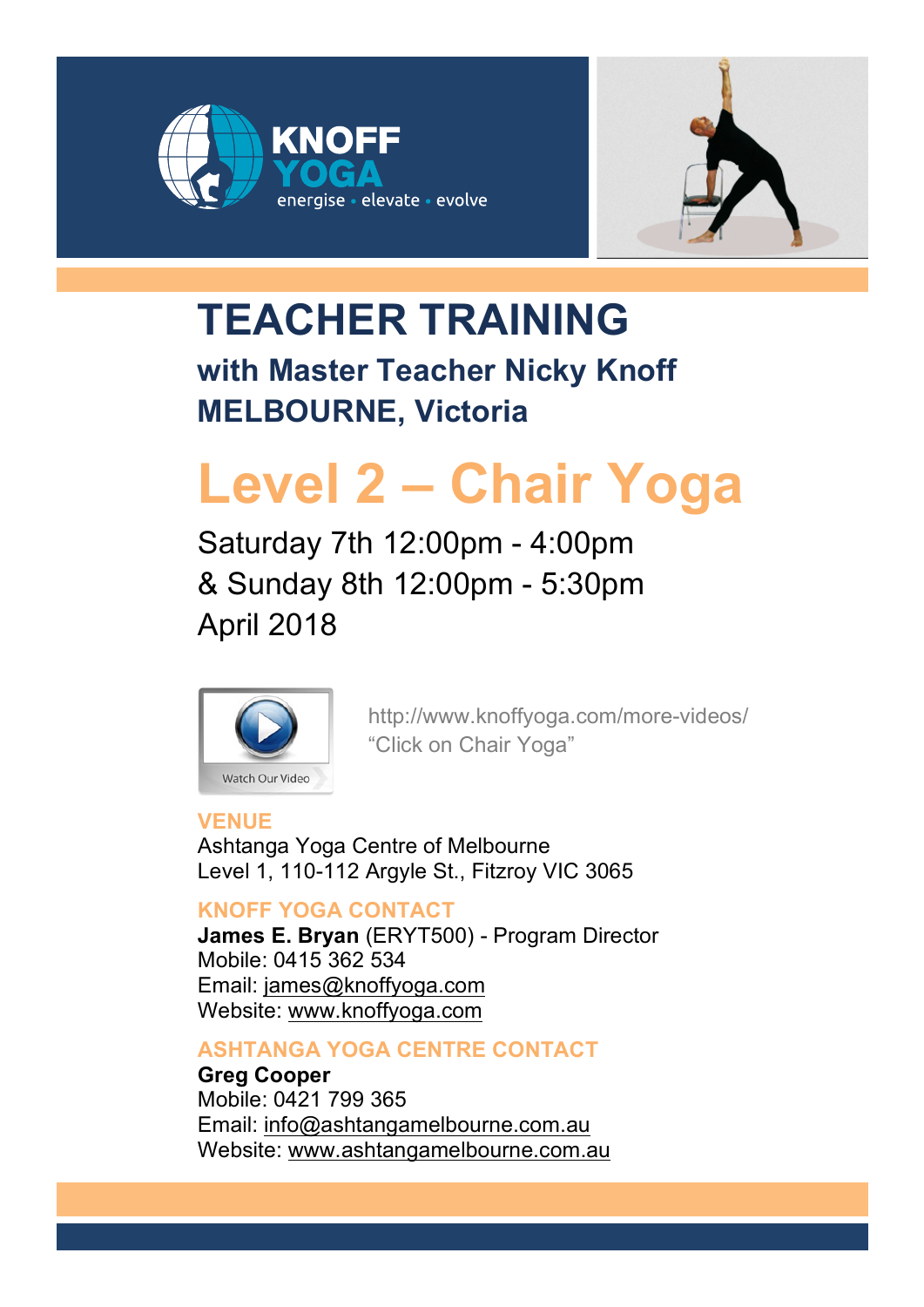## **WHAT IS CHAIR YOGA?**

Chair Yoga is a modified form of Hatha Yoga, which allows students with disabilities lack of mobility, balance problems, joint challenges, recovering from illness, accidents and operations, or other physical issues to participate in and enjoy the benefits of a yoga practice.

Chair Yoga is aimed at the reduced physical capabilities of a significant portion of the population – aged or otherwise.

## **What is taught in a Chair Yoga class?**

Chair Yoga is an intelligent and dynamic approach to Hatha Yoga incorporating a synergistic mix of 5 traditional elements:

- **Centering:** non-religious meditation
- **Breath Work:** yogic full breath and ujjayi pranayama
- **Postures:** anatomically aligned and structurally balanced with the aid of a chair
- **Relaxation:** savasana with legs supported
- **Yoga Philosophy:** positive, uplifting and life-affirming

These 5 traditional elements are taught in the Knoff Yoga class system percentages to ensure a comprehensive and balanced program:

- Centering 5%
- Breath Work 12%
- Postures 66%
- Relaxation 12%
- Philosophy 5%

The difference is that in a Chair Yoga class, a chair is used either exclusively to support the student (**Level 1**), or as a balancing aid (**Level 2**) for more physically capable students.

The two Levels of Chair Yoga use the same logical Knoff Yoga asana sequencing:

- Sun Salutations
- Standing Poses
- Arm Balancings
- Forward Bends
- Sitting Poses
- Abdominals
- Twists
- Backbends
- Inverted Poses (cooling)
- Relaxation

It is quite amazing how much can be accomplished using a chair!

Chair Yoga highlights:

- Individuality of every student
- Step-by-step progression
- Adjusting for body proportions
- Right and left weeks to ensure symmetry of body, breath and mind
- Education as well as exercise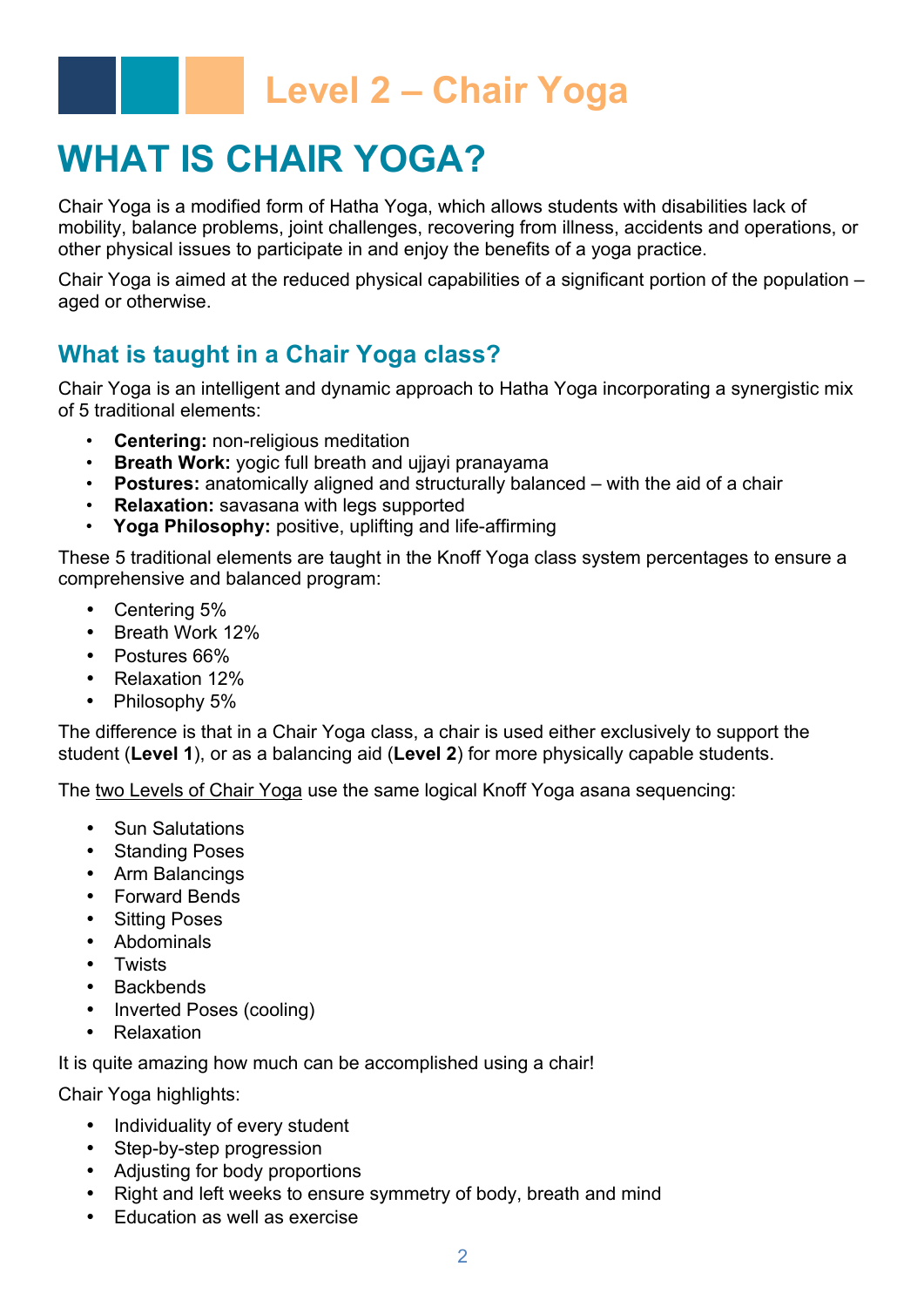## **Join us for Chair Yoga Teacher Training**

Do you want to learn the skills and develop your confidence to teach yoga to physically challenged adults with Australia's only Chair Yoga training course?

Then sign up now for our 2-day Intensive Workshop where you will learn all you need to get started.

Our training emphasis is on creating a yoga practice for physically challenged adults that is gentle and safe, but also anatomically correct and prepares them to enter a normal yoga class if they so wish.

The Course is open to yoga teachers, carers, health workers, teachers or anyone interested in sharing yoga. No pre-requisites required!

## **Opportunities for Teaching**

With the 'Baby Boomers' now entering retirement en mass, this is a great time to learn special skills to teach an aging population. The need for Chair Yoga Teachers will be huge and is just starting now!

In the USA:

- Seniors (50+) are the fastest growing market today, now comprising almost 40% of the U.S. adult population.
- Seniors control over 70% of all disposable income with \$2 trillion in spending power and more than \$1 trillion of that spent on goods and services.
- Seniors spend more on health and personal care than any other age group.

For many, the word 'fall' evokes images of turning leaves, crisp apples, pumpkin flavoured lattes and scary goblins. For others, the word 'fall' evokes morbid fear. The US *Centers for Disease Control and Prevention* reports that one of every three adults older than 65 years will fall each year and in that demographic, falls are the leading cause of injury and death. Even if it does not lead to injury, a fall can lead the victim to fear he/she will fall again. This fear in turn causes him/her to limit activities, which leads to reduced mobility and loss of physical fitness, and in turn increases the actual risk of falling. A classic 'vicious cycle'.

Enter Yoga. According to a recent US *National Institutes of Health* study, yoga is a promising intervention to manage fear of falling and improve balance, thereby reducing fall risk for older adults. Yoga also has one of the lowest barriers to entry of any exercise that improves balance.

As a yoga teacher, just think of the enormous difference you could make teaching seniors whose lives are currently limited by fear!

## **Course Fees**

**A 10% early-bird discount** is offered if the full discounted fee of **\$399\*\*** is paid six weeks before the course starts, by **24 Feb 2018** (see refund policy below).

Otherwise the full fee is AUD \$449. The fee covers all tuition, Chair Yoga Asana Manual and your Teaching Certificate.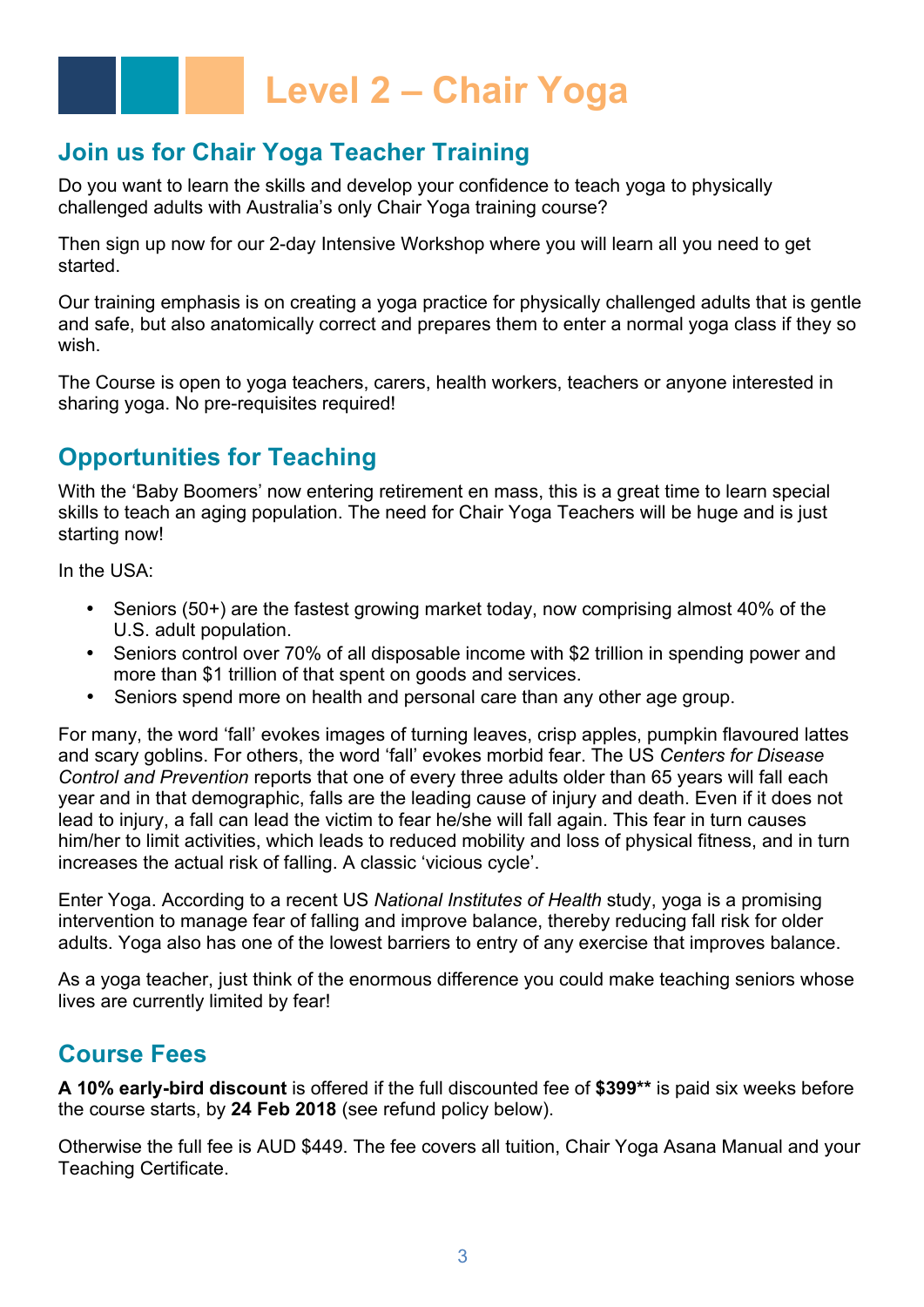

## **Timetable**

| <b>TIMES</b>     | <b>SATURDAY</b>                                              |
|------------------|--------------------------------------------------------------|
| 12:00 - 12:30 pm | <b>Welcome and Registration</b>                              |
| 12:30 - 2:00 pm  | <b>Chair Yoga - Level 1 class</b>                            |
| $2:00 - 2:15$ pm | <b>Tea Break</b>                                             |
| $2:15 - 3:15$ pm | <b>Teaching Methodology (level 1)</b>                        |
| $3:15 - 3:45$ pm | <b>Principles of Practice &amp; Principles of Sequencing</b> |
| 3:45 - 4:00 pm   | <b>Questions and Answers</b>                                 |

| <b>TIMES</b>     | <b>SUNDAY</b>                                         |
|------------------|-------------------------------------------------------|
| 12:00 - 1:30 pm  | <b>Chair Yoga - Level 2 class</b>                     |
| $1:30 - 2:00$ pm | <b>Modifying Postures to Individual Student Needs</b> |
| $2:00 - 3:30$ pm | <b>Chair Yoga Class (with volunteer students)</b>     |
| 3:30 - 3:45 pm   | <b>Tea Break</b>                                      |
| 3:45 - 5:00 pm   | <b>Teaching Methodology (Level 2)</b>                 |
| 5:00 - 5:15 pm   | <b>Questions and Answers</b>                          |
| 5:15 - 5:30 pm   | <b>Graduation Ceremony and Certificate Awarding</b>   |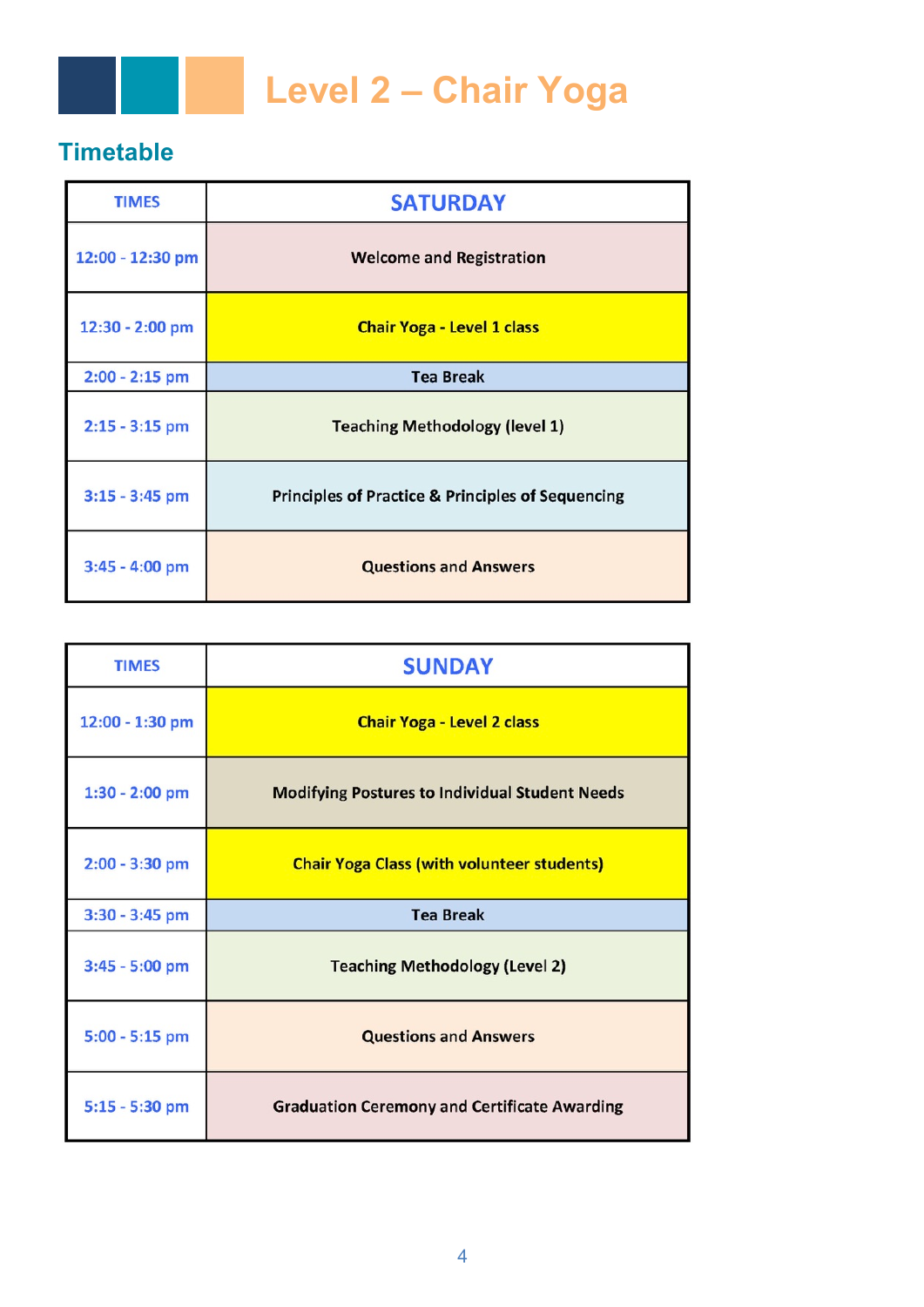## **Method of Payment**

Once your application has been approved by Nicky Knoff, a non-refundable deposit of **\$100** is required to secure your place.

Any outstanding balance of the Course Fee is to be paid 30 days before the course, by **24th Feb 2018.**

For **national** internet banking, make payment to: Knoff Yoga, BSB 034-664, Account Number 16-8549 (with your First Name, Melbourne L2 TT as ID)

For **international** money transfers, make payment to: Knoff Yoga: Westpac Bank, Cairns Central Shop 117, Cairns Central Shopping Centre, Cairns, Queensland, Australia 4870. Australia Branch Number 034-664, Account Number 16-8549, SWIFT Code **WPACAU2S**.

## **Refund Policy**

\*\* Payment of the Early-Bird discounted Course Fees are non-refundable but may be transferred to another Course providing it is attended within 12 months.

In all other cases:

- A non-refundable deposit for each course is required 30 days prior to start of the Course.
- Up to 31 days prior to the start of the course full refund of your payment less nonrefundable deposit.
- Within 30 days prior to the start of the course no refund, but you may transfer your full payment (including deposit) to another Knoff Yoga Teacher Training course, providing it is attended within 12 months.
- Once the course has started no refund or credits on any payment, partial or full.
- If the course does not proceed  $-100\%$  refund including deposit.

#### **Note: To obtain a refund, all course materials must be returned to Knoff Yoga**.

## **What to Bring & Wear**

You will need to bring a yoga mat with a line drawn down the middle (lengthways), a block 230mm x 150mm x 100mm and a yoga strap.

Be sure to bring a sarong or shawl to cover you during relaxation and to wear during meditation and pranayama. Please also bring your own towel.

Wear shorts or tights and a close fitting t-shirt or singlet. Loose or baggy clothing interferes with your teacher's (and your) ability to see your body and its movements. Jewellery and valuables should not be brought to class. This includes navel rings, nipple rings and other piercings.

Please no perfumes or deodorants. It is essential to have short fingernails.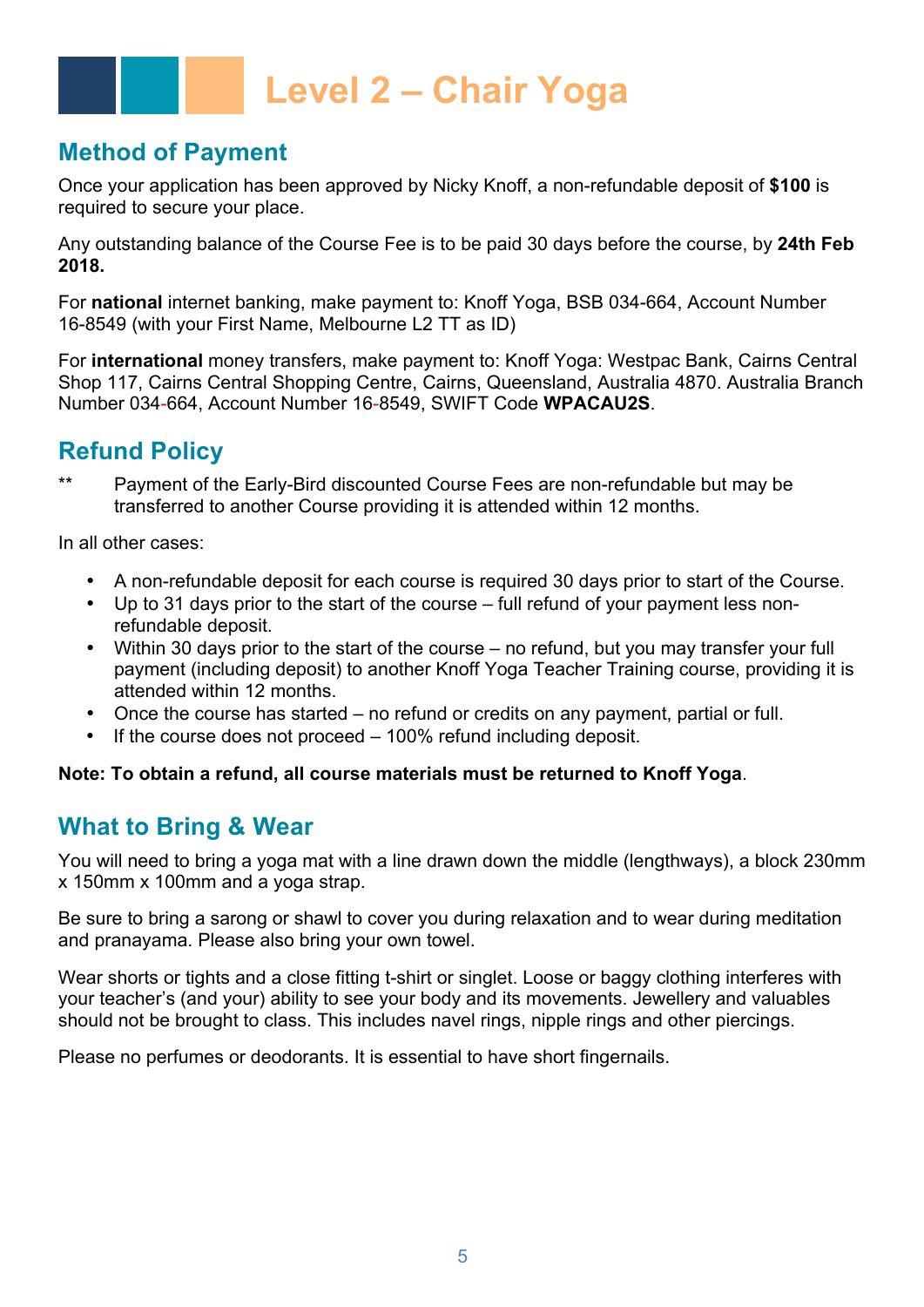### **\* Teaching Methodology**

- Structuring and managing a class.
- Meditation/Centering: Anapana breath focused awareness for calming and centering the mind.
- Yogic Full Breath: Abdominal, Thoracic & Clavicular breathing.
- Level 1: 2x Sun Salutations and 20x Postures.
- Savasana/Relaxation: Guided relaxation to help your students learn how to undo knots of tension and balance their nervous system.

#### **\*\* Teaching Methodology**

- Yoga in Daily Life: How to bring yoga into daily activities and home life of your students.
- Ujjayi Pranayama: Controlled Expanded Breathing.
- Level 2: 2x Sun Salutations and 29x Postures.
- Savasana/Relaxation: Guided relaxation to help our students learn how to undo knots of tension and balance their nervous system.

## **What is covered in the Training?**

#### **Tailoring yoga to different physical capabilities**

You will learn how to modify traditional yoga poses to make them accessible and safe for different levels of physical capabilities. You will also learn suitable meditation and pranayama techniques together with the use of positive yoga philosophy.

#### **Yoga Poses (asana)**

You will learn two levels of Chair Yoga allowing you to progress your students and keep them enthusiastic about attending your classes.

#### **Level 1**

- 2 Sun Salutations
- 8 Standing Poses
- 2 Forward Bends
- 5 Sitting Poses
- 2 Abdominals
- 2 Twists
- 1 Back Bend
- 1 Inverted Pose

#### **Level 2**

- 2 Sun Salutations
- 7 Standing Poses
- 3 Arm Balancing
- 3 Forward Bends
- 5 Sitting Poses
- 2 Abdominals
- 2 Twists
- 5 Back Bends
- 1 Inverted Pose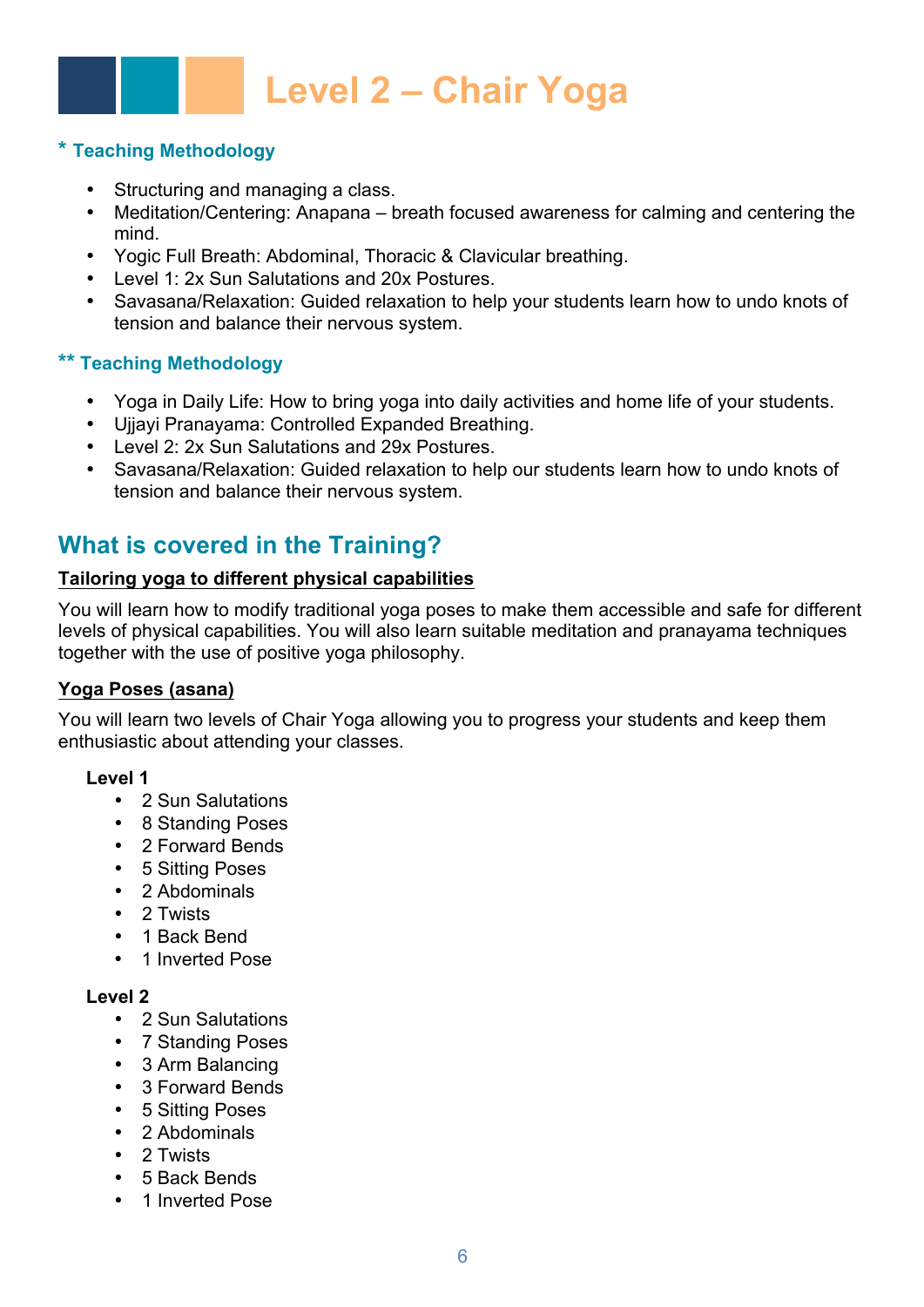#### **2 Yoga Breathing Techniques**

- Yogic Full Breath (Abdominal, Thoracic & Clavicular breathing).
- Ujjayi Pranayama.

#### **Meditation/Centering**

• Anapana – breath focused awareness for calming and centering the mind.

#### **Savasana/Relaxation**

• Guided relaxation to help your students learn how to undo knots of tension and balance their nervous system.

### **Yoga in Daily Life**

• How to bring yoga into daily activities and home life of your students.

### **Structuring and Managing a Class**

• Participants will learn class layout, how to keep your students interested through class structuring and tips to keep them focused.

## **Assisting with a Real Live Chair Yoga Class**

• On Sunday afternoon we will run a Chair Yoga Class with physically challenged adults from our local community. You will have the opportunity to assist, take notes and photographs.

#### **Teaching Methodology**

• You will have ample opportunity to practice teaching Chair Yoga. We will initially work oneon-one and then with the entire group.

**Yoga Alliance:** The Chair Yoga Teacher Training Course makes up part of the hour requirement for the Knoff Yoga, Yoga Alliance 300 hour registration. See www.yogaalliance.org

**Yoga Australia:** Participants can self-assess the suitability of the content of this program to earn Yoga Australia CPD points according to the guidelines published on the Yoga Australia website. See www.yogaaustralia.org.au

**Please Note:** This Course *does not* qualify you to become a certificated yoga teacher. If you wish to receive a yoga teacher qualification you will need to complete the Knoff Yoga: *Level 1 – Discovery* and *Level 2 – Foundation Level Teacher Training Course* for Yoga Alliance registration R.Y.T. 200. This Course is intended to show you how to share yoga with a specific part of the population. If you are a qualified yoga teacher only then will you be able to run your own structured Chair Yoga classes for the general public and be listed on the Knoff Yoga website under 'Certificated Teachers'.

*"A teacher affects eternity, he can never tell, where his influence stops."*

## **Henry B. Adams**